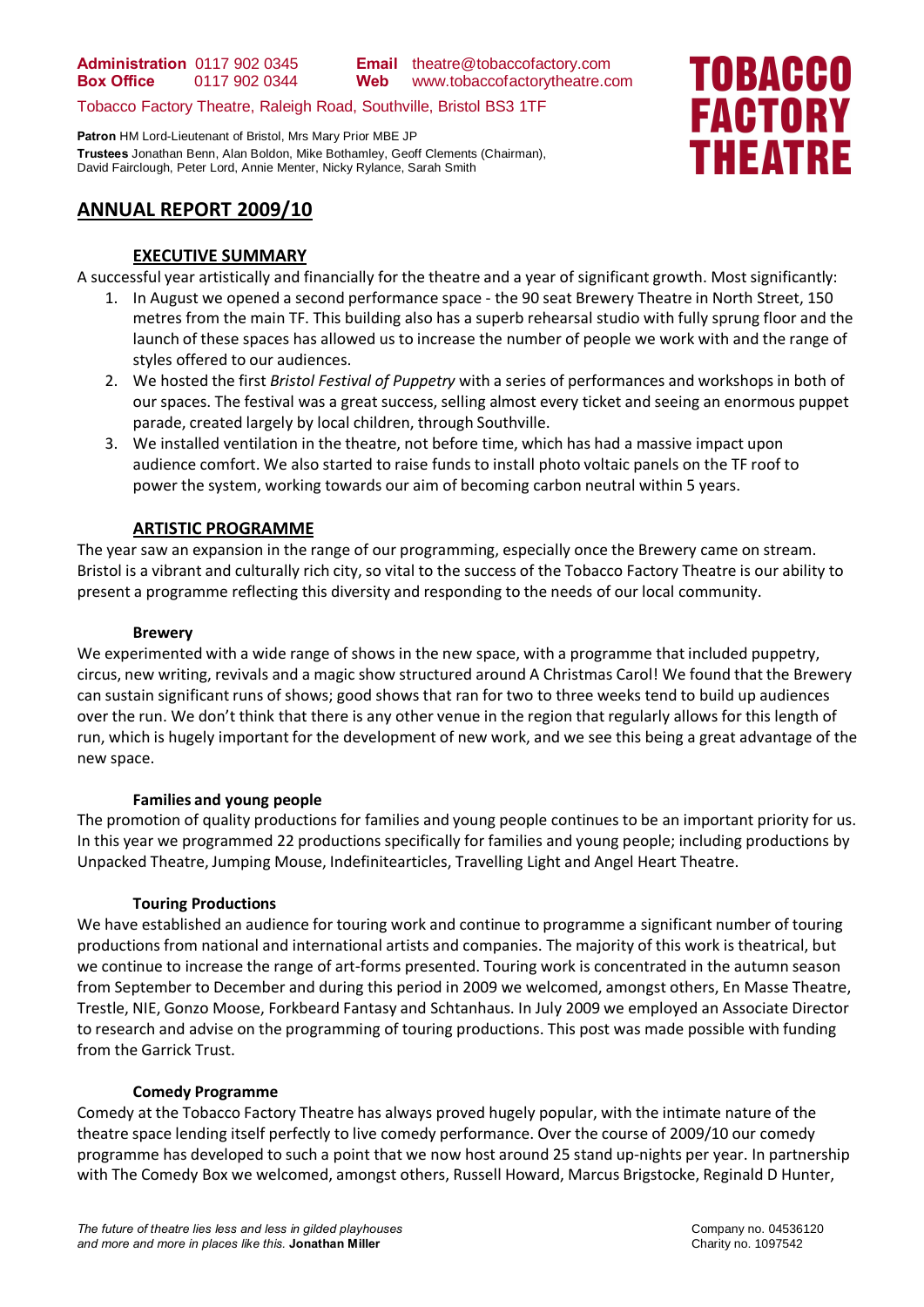Mark Watson, Mark Thomas, Rhod Gilbert and Milton Jones, as well as launching a brand new 9 day comedy festival the Bristol BrouHaHa.

### **Dance and Physical Theatre**

Recognising the under-provision of dance and physical work in Bristol, in June 2009 we presented 'Bodyworks 2' building on the success of 'Bodyworks' in Autumn 2008. This 4-day celebration of multi-cultural dance and physical performance featured local, national and international dance performers and a series of dance workshops. A particular highlight was a double-bill of the Mark Bruce company (now our Associate Dance Artists) and The Dark Angels, a hip-hop dance troupe from Knowle West.

#### **Music**

During this year we continued to include an assorted range of music as part of our programme of events, enhancing the diversity of our overall artistic programme. This included The Devil's Violin Company, Sheelanagig, the Mugenkyo Taiko Drummers and Batanai and World Muzik Makers.

## **IN-HOUSE PRODUCTIONS**

In 2007 we successfully collaborated with local company Travelling Light to present a brand new adaptation of Hans Christian Andersen's famous story *The Ugly Duckling.* In June 2009 the production came back to the Factory to play the final dates of a six-month national tour, during which it was seen by over 34,000 people.

We joined with Travelling Light again in 2009 for our Christmas family show *Ali Baba and the Forty Thieves*, directed by Sally Cookson and designed by Katie Sykes with music from Benji Bower and dramaturgy from Sudha Buchar. We felt that the title was comparatively risky (having had the banker title of Christmas Carol the year before) but the show was a huge success with massive word of mouth, considerable press and industry praise and an attendance of well over 12,000. Our Christmas liaison with schools was continued this year with three schools seeing dress rehearsals and two schools contributing to decoration of the foyer for the run.

#### **TRAINING AND EDUCATION**

Under the banner Tobacco Factory Plus (TF+), our training, education and participation programme continued to develop with the aim of offering as wide a range of people as possible the opportunity to engage with the Tobacco Factory Theatre in as many different ways as possible.

TF+ successfully introduced new initiatives such as Generator (see Creative Development), TF+ Projects (which aims to work with a range of community-based groups on participation activities), and Suck it and See! (see Audience Development), as well as continuing to run an already established raft of activities, including Director Lunchtime Talks, holiday courses for young people and practitioner masterclasses.

In 2009 TF+ ran 9 workshops and 1 week-long course for young people, 9 adult workshops, 8 performancerelated Q&As / talks, 7 schools' tours and 1 month-long puppetry and film project with at-risk young people from south Bristol.

## **CREATIVE DEVELOPMENT**

The fostering of creative ambition in performers and theatre makers is a cornerstone of our activity, and this year saw a consolidation of two existing creative support initiatives and the introduction of a further one.

Prototype was already firmly established as part of our core activity at the beginning of the year and during the course of 2009 we were able to gain some funding from BOV to support further development of promising ideas. Partially as a result of this a large number of shows first seen at Prototype moved to full production at TF or elsewhere.

Script Space, introduced in 2008, is an annual series of script-in-hand performances through which we aim to nurture writing talent and help with the leap from script to stage. In 2009 the first script developed through Script Space came to full development and the annual series was considerably strengthened with a portfolio of excellent directors working on four new scripts.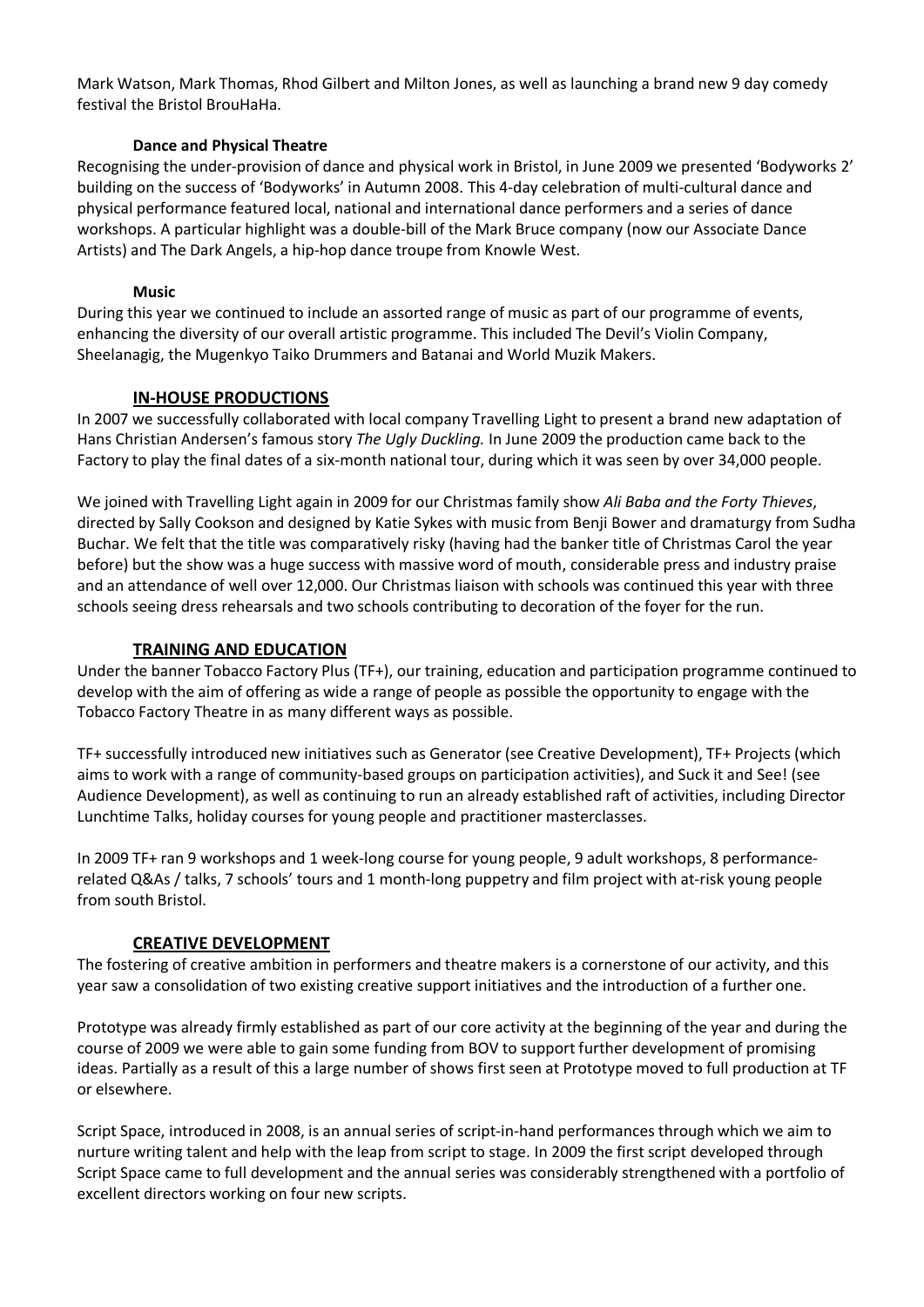Finally we introduced to our development portfolio Generator, a regular skills-sharing forum for theatre-makers. Generator supports Bristol's theatre-makers with opportunities to share processes used to develop content when creating devised work.

During this year these 3 strands featured more than 10 events as part of our core activity. Companies and artists worked with include Fairground, Tom Wainwright, Trestle and Publick Transport.

## **AUDIENCE DEVELOPMENT**

Recognising the range of shows on offer at the Tobacco Factory Theatre can sometimes seems a little overwhelming, we introduced *Suck it and See! – Audience Exchange Programme* in October 2009. The exchange programme works by linking up contrasting shows and offering ticket discounts, making it easier – and cheaper – for our audiences to see productions they would not normally see. During this year 156 people took advantage of these tickets.

One of our core aims is to "seek as wide an audience for our work as possible". This implies that we must be accessible to all areas of the community and with this in mind we introduced a significant number of BSL signed performances into our programme in 2009. This ensures accessibility to our programme for the Deaf and hard of hearing community. We are fully accessible to both artist and audiences at the Tobacco Factory Theatre, are fully accessible to audiences at the Brewery Theatre and will take steps in 2010 to address identified limitations for actors with physical impairments at The Brewery Theatre.

## **FINANCIAL DEVELOPMENT**

The Development Department is now vital to the theatre, responsible for generating 5% of our turnover. The Department this year saw income double from the previous year to around £55,000, benefitting both from the recruitment of a permanent Development Manager and a clear defining of the role of the Development Board, which met quarterly throughout the year to support the advancement of the fundraising strategy.

Despite the current economic climate, Business Club membership more than doubled, rising from 7 at the beginning of the financial year to 15 by the close. Corporate support increased as a whole, with companies using the hospitality opportunities at the Theatre for entertaining. Existing relationships continued to grow with the production co-sponsorship of Opera Project confirmed for 2010/11. Looking forward we will continue, with the support of the Development Board, to raise an awareness of other corporate sponsorship opportunities at the Theatre, including the comedy series and family Christmas show.

£16,500 was secured in small scale grants from Trusts and Foundations in response to applications for specific areas of our core activity, such as our Education and Community initiatives and BSL signed performances. An annual rolling re-appeals programme has been established, allowing future attention to be focussed on securing major tranches of core funding from larger trusts and foundations, such as the Esmée Fairbairn and Garfield Weston Foundations over the course of 2010 / 11.

The Fans scheme saw no overall growth in membership, ending the year with 150 members. The support of our Fans is crucial in allowing us to operate year on year, so we are continuing to look to build on membership levels. The ability to accept membership payments by Direct Debit instruction was introduced in March 2010, and a re-launch of the scheme is planned for 2010 / 11, with the focus on recruiting members at all levels and the ultimate aim to set year on year new membership targets.

In September 2009 we hosted a comedy evening with Russell Howard as part of a fundraising campaign towards the installation of the ventilation system in the auditorium. This event raised £5,000 towards an overall target of £25,000, a target successfully achieved by the calendar year end. The fundraising event proved so worthwhile that we hope to continue to host one fundraising event per year as part of our autumn programme.

## **STAFFING**

We expanded our staff this year.